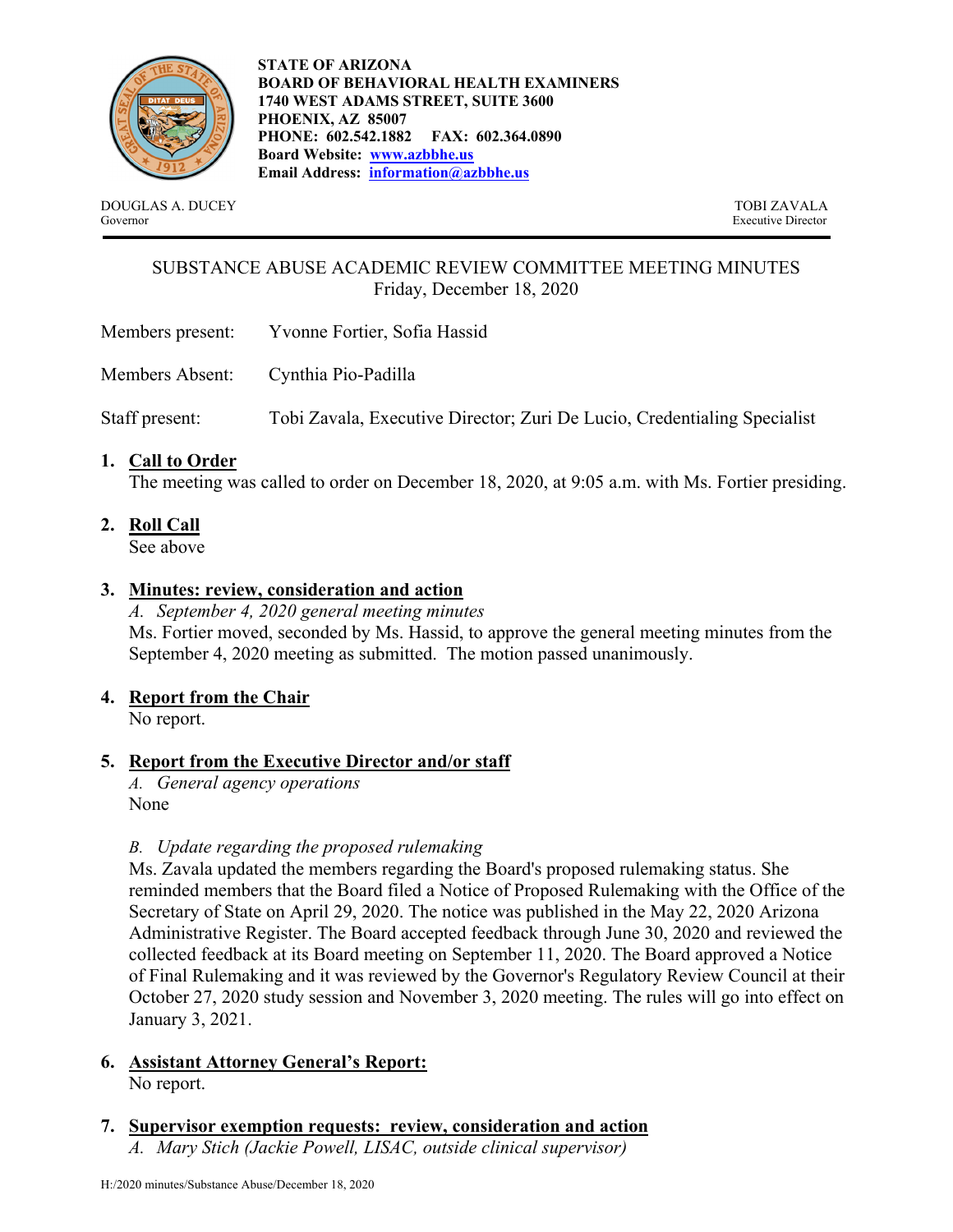Members reviewed information submitted regarding the request for exemption. Following review and discussion, Ms. Fortier, moved, seconded by Ms. Hassid to approve the request for an outside clinical supervisor. The motion passed unanimously.

#### *B. Ashley Berg (Suzanne Portillo, LCSW, outside clinical supervisor)* Members reviewed information submitted regarding the request for exemption.

Following review and discussion, Ms. Fortier, moved, seconded by Ms. Hassid to approve the request for an outside clinical supervisor. The motion passed unanimously.

# **8. Consent agenda: review, consideration and action regarding extension request for deficiencies**

- *A. Raquel Daniels, LAMFT applicant (60-day deficiency extension)*
- *B. Kevin Gutierrez, LPC applicant (60-day deficiency extension)*
- *C. Nicole Roth, LASAC applicant (90-day exam extension)*

Ms. Fortier moved, seconded by Ms. Hassid, to approve the consent agenda as presented. The motion passed unanimously.

# **9. Exam extensions and/or exam accommodation request: review, consideration and action**  *A. Loura Gboeah, LAC applicant (exam accommodation)*

Tabled

# **10. Applications for licensure: review, consideration and action**

*A. Review, consideration, and possible action regarding applications for licensure* 

Ms. Fortier moved, seconded by Ms. Hassid, to recommend to approve Christina Orellana, Brian Slayne, and Mary Thompson as Licensed Independent Substance Abuse Counselors. The motion passed unanimously.

Ms. Fortier moved, seconded by Ms. Hassid, to recommend to approve Debra Noskoviak as a Licensed Independent Substance Abuse Counselor upon receipt of the Board's disposition of the background investigation. The motion passed unanimously.

Ms. Fortier moved, seconded by Ms. Hassid, to recommend to approve Lea Bastin as Licensed Associate Substance Abuse Counselor upon receipt of the required exam. The motion passed unanimously.

Ms. Fortier moved, seconded by Ms. Hassid, to recommend to the Board to deny Leanna Gendot and Christine Urban on their failure to establish that they meet minimum licensure requirements. The motion passed unanimously.

The committee requested additional information on the following applications:

Katheryn Fredman Valentine De Anda Johanna Magdaleno

The committee tabled the application of Donn Yeager.

*B. Appeals 1. Lea Bastin, LASAC Applicant*